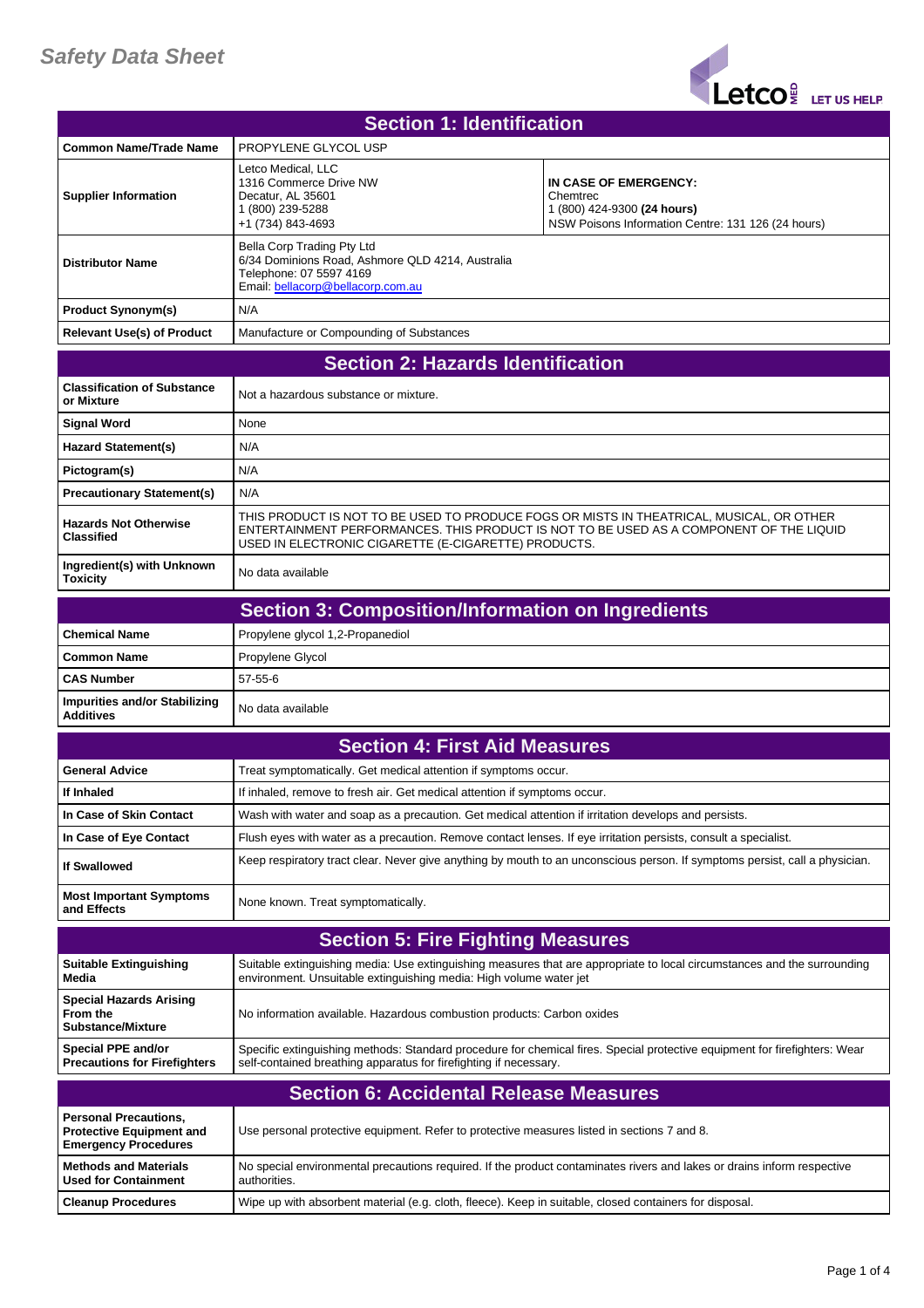| <b>Section 7: Handling and Storage</b>  |                                                                                                                                                                                                                                                |
|-----------------------------------------|------------------------------------------------------------------------------------------------------------------------------------------------------------------------------------------------------------------------------------------------|
| <b>Precautions for Safe</b><br>Handling | Advice on protection against fire and explosion: Normal measures for preventive fire protection. Advice on safe handling:<br>For personal protection see section 8. Smoking, eating and drinking should be prohibited in the application area. |
| <b>Conditions for Safe Storage</b>      | No special storage conditions required. Keep in properly labelled containers.                                                                                                                                                                  |

| <b>Section 8: Exposure Controls/Personal Protection</b>                 |                                                                                                                                                        |
|-------------------------------------------------------------------------|--------------------------------------------------------------------------------------------------------------------------------------------------------|
| <b>Components with</b><br><b>Workplace Control</b><br><b>Parameters</b> | Contains no substances with occupational exposure limit values.                                                                                        |
| <b>Appropriate Engineering</b><br><b>Controls</b>                       | Hygiene measures: General industrial hygiene practice.                                                                                                 |
| <b>PPE - Eye/Face Protection</b>                                        | Tightly fitting safety goggles                                                                                                                         |
| <b>PPE - Skin Protection</b>                                            | PVC or other plastic material gloves. Choose body protection according to the amount and concentration of the dangerous<br>substance at the workplace. |
| <b>PPE - Body Protection</b>                                            | Choose body protection according to the amount and concentration of the dangerous substance at the workplace.                                          |
| <b>PPE - Respiratory</b><br>Protection                                  | No personal respiratory protective equipment normally required                                                                                         |

| <b>Section 9: Physical and Chemical Properties</b>       |                                                                                                                                 |
|----------------------------------------------------------|---------------------------------------------------------------------------------------------------------------------------------|
| Appearance                                               | Liquid                                                                                                                          |
| <b>Upper/Lower Flammability</b><br>or Explosive Limits   | Upper explosion limit / Upper flammability limit: ca. 12.5 %(V) Lower explosion limit / Lower flammability limit: ca. 2.6 % (V) |
| Odor                                                     | Odourless                                                                                                                       |
| <b>Vapor Pressure</b>                                    | < $0.1333$ hPa (77°F/25°C)                                                                                                      |
| <b>Odor Threshold</b>                                    | No data is available on the product itself.                                                                                     |
| <b>Vapor Density</b>                                     | $2.63 - (Air = 1.0)$                                                                                                            |
| pH                                                       | No data available                                                                                                               |
| <b>Relative Density</b>                                  | ca. 2.6 (59-90°F/15-32°C)                                                                                                       |
| <b>Melting Point/Freezing</b><br>Point                   | No data available                                                                                                               |
| <b>Solubility</b>                                        | No data is available on the product itself.                                                                                     |
| <b>Initial Boiling Point and</b><br><b>Boiling Range</b> | ca. 370°F/188°C (ca. 1,013.08 hPa)                                                                                              |
| <b>Flash Point</b>                                       | ca. 228°F/109°C Method: closed cup                                                                                              |
| <b>Evaporation Rate</b>                                  | 0.01                                                                                                                            |
| <b>Flammability (Solid, Gas)</b>                         | No data is available on the product itself.                                                                                     |
| <b>Partition Coefficient</b>                             | log Pow: -1 log Pow: -0.92                                                                                                      |
| <b>Auto-Ignition Temperature</b>                         | ca. 700°F/371°C                                                                                                                 |
| Decomposition<br><b>Temperature</b>                      | No data is available on the product itself.                                                                                     |
| <b>Viscosity</b>                                         | Viscosity, dynamic: ca. 46 mPa.s (77°F/25°C) Viscosity, kinematic: < 20 mm2/s (104°F/40°C)                                      |

| <b>Section 10: Stability and Reactivity</b>         |                                                             |
|-----------------------------------------------------|-------------------------------------------------------------|
| Reactivity                                          | No dangerous reaction known under conditions of normal use. |
| <b>Chemical Stability</b>                           | Stable under normal conditions.                             |
| <b>Possibility of Hazardous</b><br><b>Reactions</b> | No hazards to be specially mentioned.                       |
| <b>Conditions to Avoid</b>                          | None known.                                                 |
| <b>Incompatible Materials</b>                       | None known.                                                 |
| <b>Hazardous Decomposition</b><br><b>Products</b>   | No data available.                                          |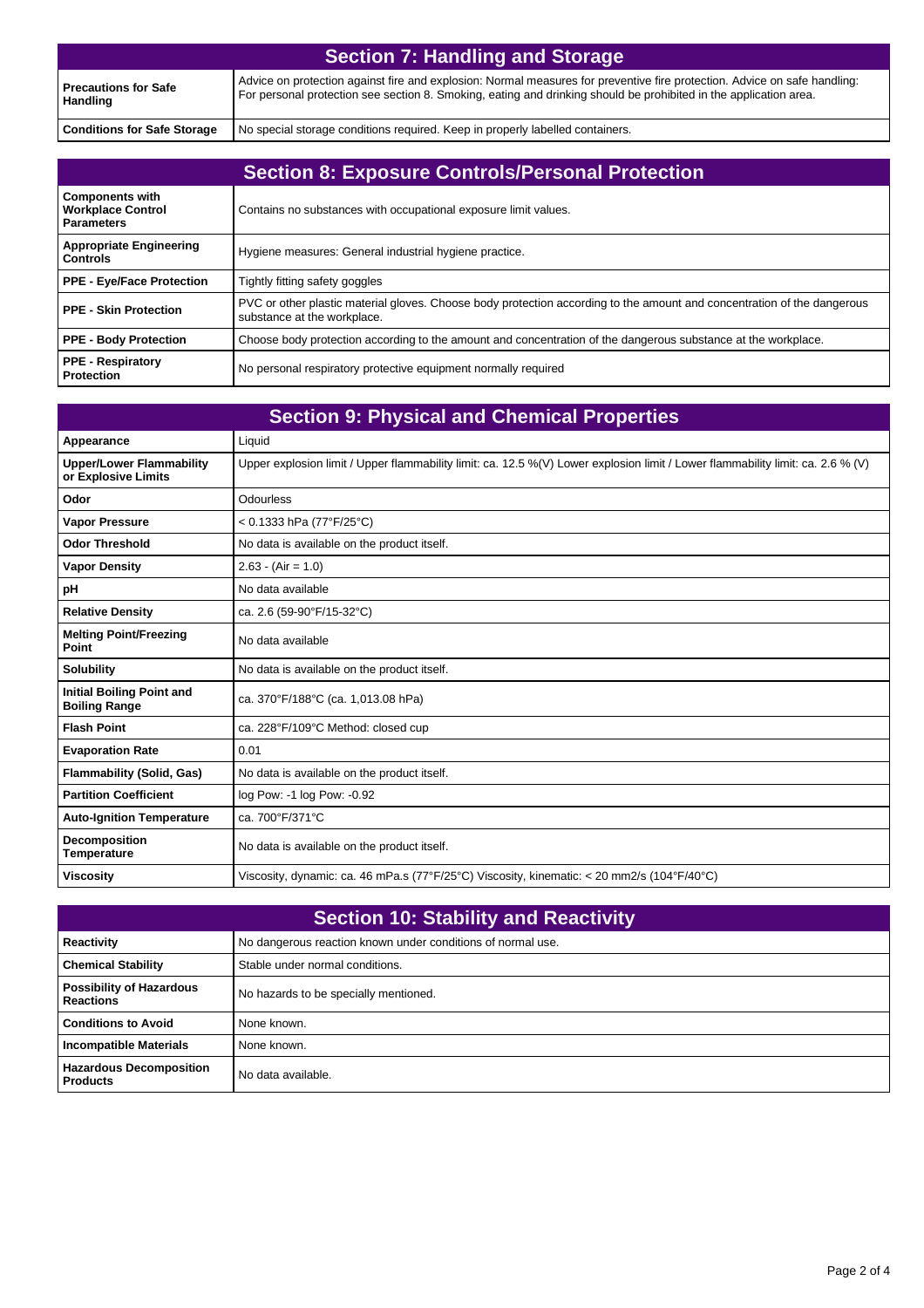| <b>Section 11: Toxicological Information</b>                                  |                                                                                                                                                            |
|-------------------------------------------------------------------------------|------------------------------------------------------------------------------------------------------------------------------------------------------------|
| Acute Toxicity - LD50 Oral                                                    | No data available.                                                                                                                                         |
| <b>Acute Toxicity - Inhalation</b>                                            | No data available                                                                                                                                          |
| <b>Acute Toxicity - Dermal</b>                                                | No data available                                                                                                                                          |
| <b>Acute Toxicity - Eye</b>                                                   | No data available                                                                                                                                          |
| <b>Skin Corrosion/Irritation</b>                                              | No data available                                                                                                                                          |
| <b>Serious Eye</b><br>Damage/Irritation                                       | No data available                                                                                                                                          |
| <b>Respiratory or Skin</b><br><b>Sensitization</b>                            | No data available                                                                                                                                          |
| <b>Germ Cell Mutagenicity</b>                                                 | No data available                                                                                                                                          |
| <b>Carcinogenicity IARC</b>                                                   | No component of this product present at levels greater than or equal to 0.1% is identified as probable, possible or<br>confirmed human carcinogen by IARC. |
| <b>Carcinogenicity ACGIH</b>                                                  | No component of this product present at levels greater than or equal to 0.1% is identified as a carcinogen or potential<br>carcinogen by ACGIH.            |
| <b>Carcinogenicity NTP</b>                                                    | No component of this product present at levels greater than or equal to 0.1% is identified as a known or anticipated<br>carcinogen by NTP.                 |
| <b>Carcinogenicity OSHA</b>                                                   | No component of this product present at levels greater than or equal to 0.1% is on OSHA's list of regulated carcinogens                                    |
| <b>Reproductive Toxicity</b>                                                  | No data available                                                                                                                                          |
| <b>Specific Target Organ</b><br><b>Toxicity - Single Exposure</b>             | No data available                                                                                                                                          |
| <b>Specific Target Organ</b><br><b>Toxicity - Repeated</b><br><b>Exposure</b> | No data available                                                                                                                                          |
| <b>Aspiration Hazard</b>                                                      | No data available                                                                                                                                          |

| <b>Section 12: Ecological Information</b> |                                                                                                                                                                                                                                                                                                                                                                                 |
|-------------------------------------------|---------------------------------------------------------------------------------------------------------------------------------------------------------------------------------------------------------------------------------------------------------------------------------------------------------------------------------------------------------------------------------|
| <b>Toxicity</b>                           | No data available                                                                                                                                                                                                                                                                                                                                                               |
| <b>Persistence and</b><br>Degradability   | No data available                                                                                                                                                                                                                                                                                                                                                               |
| <b>Bio-accumulative Potential</b>         | No data available. Partition coefficient: noctanol/water - Product: log Pow: - 1 log Pow: - 0.92                                                                                                                                                                                                                                                                                |
| <b>Mobility in Soil</b>                   | No data available                                                                                                                                                                                                                                                                                                                                                               |
| <b>Other Adverse Effects</b>              | Hazardous to the ozone layer Ozone- Depletion Potential: Regulation: 40 CFR Protection of Environment; Part 82 Protection<br>of Stratospheric Ozone - CAA Section 602 Class I Substances Remarks: This product neither contains, nor was<br>manufactured with a Class I or Class II ODS as defined by the U.S. Clean Air Act Section 602 (40 CFR 82, Subpt. A, App.A<br>$+$ B). |

| <b>Section 13: Disposal Considerations</b>              |                                                                                                                                                         |
|---------------------------------------------------------|---------------------------------------------------------------------------------------------------------------------------------------------------------|
| <b>Waste Treatment Methods</b><br><b>Product</b>        | Dispose of as hazardous waste in compliance with local and national regulations. Dispose of contents/ container to an<br>approved waste disposal plant. |
| <b>Waste Treatment Methods</b><br>Packaging             | Dispose of as hazardous waste in compliance with local and national regulations. Dispose of contents/ container to an<br>approved waste disposal plant. |
| <b>Special Precautions Landfill</b><br>or Incinerations | No data available                                                                                                                                       |
| <b>Other Information</b>                                | No data available.                                                                                                                                      |

| <b>Section 14: Transport Information</b> |                      |
|------------------------------------------|----------------------|
| UN Number                                | Not dangerous goods. |
| UN Proper Shipping Name                  | N/A                  |
| <b>Transport Hazard Class(es)</b>        | N/A                  |
| <b>Packaging Group</b>                   | N/A                  |
| <b>Environmental Hazards</b>             | N/A                  |